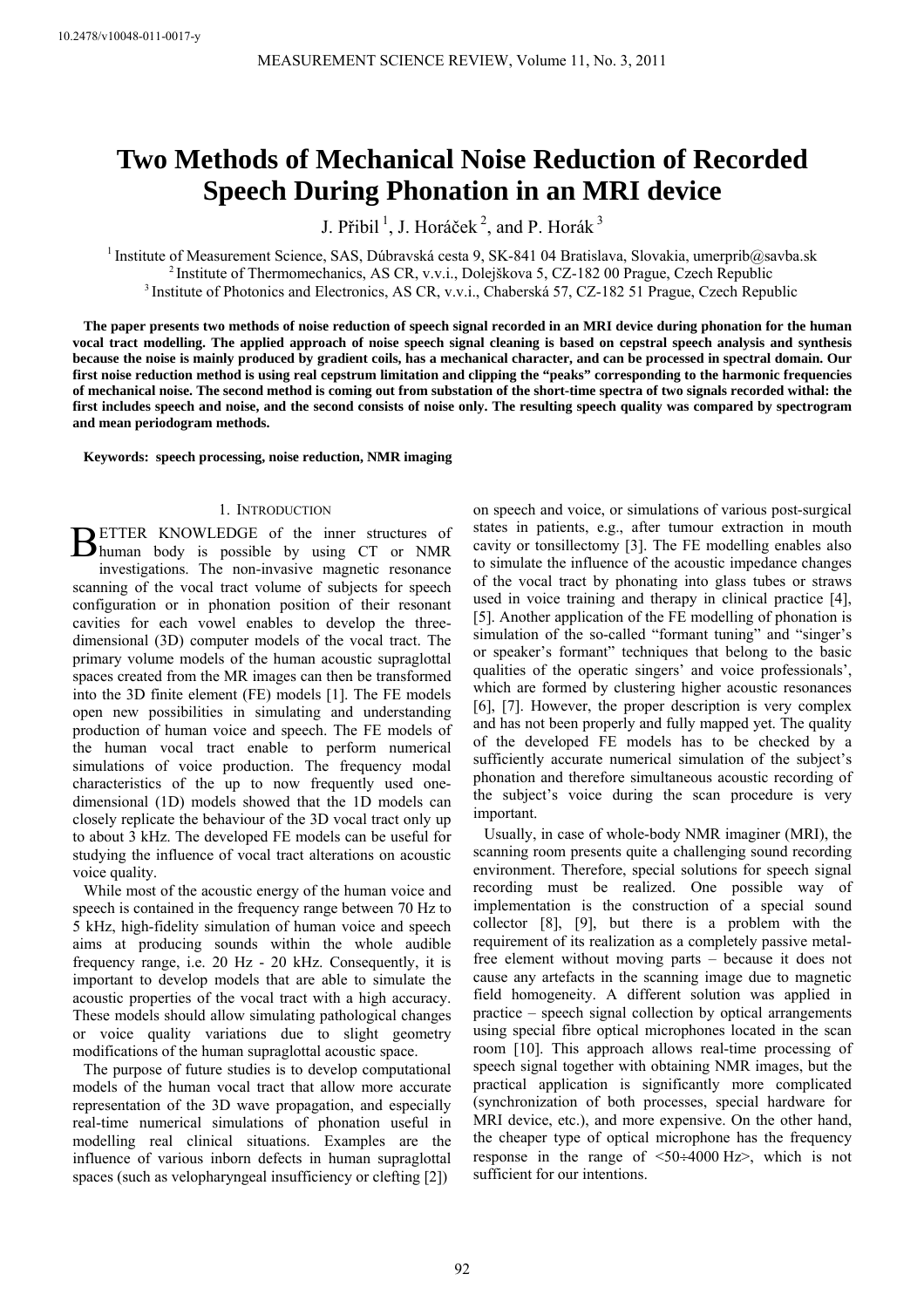There exist several approaches to reduce the noise in speech. One group of these speech enhancement methods is based on spectral subtraction of the estimated background noise [11]. The noise estimation techniques, usually coming out on statistical approaches [12], were not able to track the real variations in the noise, thereby resulting in an artificial residual fluctuating noise and distorted speech. Other noise estimation techniques performed relatively better for stationary and slowly varying noise but showed degradations when the noise was non-stationary. For that reason we use another approach, based on cepstral speech modelling.

#### 2. SUBJECT & METHODS

# *2.1. REDUCTION OF GRADIENT COIL NOISE IN SPEECH SIGNAL USING THE CEPSTRAL MODEL*

Contrary to other speech analysis methods (such as LPC), the cepstral speech analysis is performed in the frequency domain. The cepstral speech synthesis (reconstruction of speech signal) is realized by a digital filter implementing approximate inverse cepstral transformation. For voiced speech the filter is excited by a combination of an impulse train and high-pass filtered random noise, for unvoiced speech the excitation is formed by a random noise generator – see Fig.1. The transfer function of the vocal tract model is approximated by Padé approximation of the continued fraction expansion of the exponential function. The error of the inverse cepstral approximation depends on the number and the values of applied cepstral coefficients and the used approximation structure [13].



Fig.1. Structure of the cepstral speech synthesizer with mixed excitation.

The fundamental frequency (F0) of voiced speech is represented by a typical peek in the real cepstrum, as well as the mechanical frequencies of gradient coils producing the noise of the MRI machine. Our first noise reduction method is based on the limitation of the real cepstrum and clipping the "wrong peaks" corresponding to the harmonic frequencies of the mechanical noise. The second approach is based on the subtraction of the short-time spectra from two parallel processed signals: from the first microphone including the speech and noise, and from the second microphone consisting only of noise.

# *2.2. ONE CHANNEL NOISE REDUCTION BY CEPSTRUM CLIPPING (NOISE REDUCTION METHOD I)*

Cepstral analysis of speech and noise signal is performed in the following way: first the complex spectrum using FFT algorithm is calculated from the input samples (after

segmentation and weighting by a Hamming window). In the next step, the power spectrum is computed and the natural logarithm is applied – see the block diagram in Fig.2. Application of inverse FFT algorithm gives the symmetric real cepstrum. By limitation to the first  $N_0 + 1$  coefficients, the Z-transform of the real cepstrum can be obtained

$$
C(z) = c_0 + c_1 z^{-1} + c_2 z^{-2} + \dots + c_{N_0} z^{-N_0}.
$$
 (1)

The truncated cepstrum represents an approximation of a log spectrum envelope

$$
E(f) = c_0 + 2\sum_{n=1}^{N_0} c_n \cos(n \cdot 2\pi f),
$$
 (2)

where the first cepstral coefficient  $c_0$  corresponds to the signal energy. The whole algorithm works in four steps:

- 1) calculation of real cepstrum, pitch-period detection, F0 calculation
- 2) determination of position of peaks in cepstrum corresponding to the frequencies of mechanical noise and minimum number  $N_0$  of cepstral coefficients (for sufficient log spectrum approximation [13])
- 3) limitation of real cepstrum and clipping peaks
- 4) reconstruction of input signal by the pitch-synchronous cepstral speech synthesizer.



Fig.2. Block diagram of cepstral analysis of the speech and noise signal.

# *2.3. TWO CHANNEL NOISE REDUCTION BY SPECTRAL SUBTRACTION (NOISE REDUCTION METHOD II)*

Generally, the noisy speech signal  $x(k)$  is interpreted as an addition of a clean speech signal *s(k)* and an additive noise *n(k)* 

$$
x(k) = s(k) + n(k).
$$
 (3)

The noisy signal is segmented and windowed to obtain a short time-frame of noisy speech. By transformation to the frequency domain using the FFT, we get the short-time spectrum  $X(f,n)$ . The enhanced speech spectrum can be obtained by subtracting a noise magnitude spectrum (loaded by the microphone Mic. 2) from the noisy speech magnitude spectrum (of signal loaded by the first microphone Mic. 1)

$$
S(f,n) = \big(|X(f,n)|-|N(f,n)|\big) \cdot e^{\varphi_n(f,n)},\qquad(4)
$$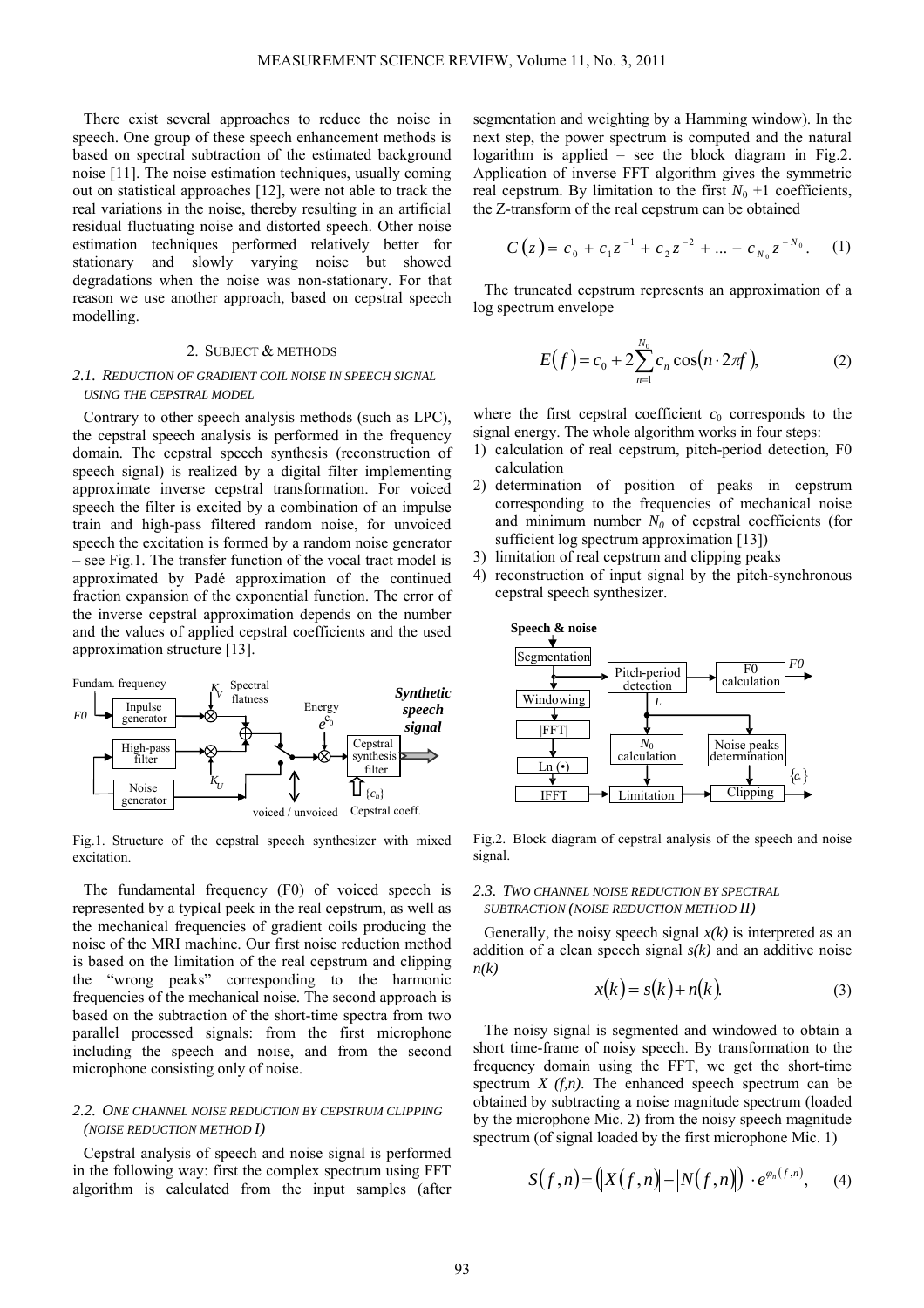where  $e^{\varphi_n(f,n)}$  represents the phase of noisy spectrum, and n is index of processed frame. The natural logarithm and IFFT are applied on the resulting spectrum, whereby the limited real cepstrum is obtained next – see block diagram in Fig.3. The final clean signal is reconstructed also by cepstral speech synthesizer.



Fig.3. Block diagram of two channel spectral subtraction methods and cepstral analysis.

# *2.4. COMPARISON OF NOISE REDUCTION METHODS BY SPECTROGRAMS AND MEAN PERIODOGRAMS*

A spectrogram can be successfully used for visual quality comparison of different approaches to noise reduction on speech. However, results of visual comparison of the whole spectrograms depend strongly on the person that makes this matching. To obtain more precise matching results it is necessary to select typical or interesting parts – the ROI areas. From the chosen ROI area, the mean periodogram calculated by the Welch method [14], [15] can be determined – see block diagram in Fig.4.



Fig.4. Block diagram of the averaged Welch's periodogram calculation of noisy and cleaned speech signal.

The resulting Welch's periodogram in [dB] can be used for subsequent comparison. For exact numerical comparison (objective matching method) it is possible to calculate the spectral distance  $D_{RMS}$  (by the RMS method) between different periodograms (between noisy and cleaned speech signal). From periodograms it is also possible to determine the first formant F1 and F0 position, and the frequency  $F_N$ corresponding to harmonic noise – in this point the spectral difference effected by the noise suppression can be calculated.

### 3. EXPERIMENTS AND RESULTS

Unlike the standard whole-body MRI machine, where the noise is produced only by gradient coils into the scanning tube, in our open-air imaginer, 0.178T imaginer Esaote OPERA [16], the noise is also produced by temperature stabilizer of the MRI device. This noise has almost constant the noise pressure level (NPL) as an equivalent of sound pressure level (SPL) and consequently it can be easily subtracted as a background. Because the noise depends on the position of the measuring microphone, the directional pattern of the noise source in the MRI scanning area must be measured first. After that, the one- and two-channel speech and noise recording experiments were performed.

# *3.1. MEASUREMENT OF NOISE PRESSURE LEVEL DISTRIBUTION INTO MRI SCANNING AREA*

The MRI device also includes an adjustable bed which can be positioned in the range of 180 deg. (originated from left corner near the temperature stabilizer device). The measuring microphone of the sound level meter was placed at the distance of 60 cm from the central point of the scanning area representing the receiving coil with the testing phantom (see item 5 in Fig.5). For each of the bed positions, measurement of NPL is realized for the sound level meter located in three heights:

- a) basic level (level with the bottom gradient coil),
- b) 10 cm above the bed (in the middle between both coils),
- c) 20 cm above the bed (on level with the upper coil).



Fig.5. Photo of NMR imaginer OPERA: (1) – middle point of scanner with testing phantom and receiving coil,  $(2)$  – lower permanent magnet and gradient coil, (3) – upper permanent magnet and gradient coil,  $(4)$  – adjustable bed (in 0 deg. position),  $(5)$  – sound level meter, (6) – NMR temperature controller.

The separate measurement of background noise (on the bed level height) was subsequently performed. The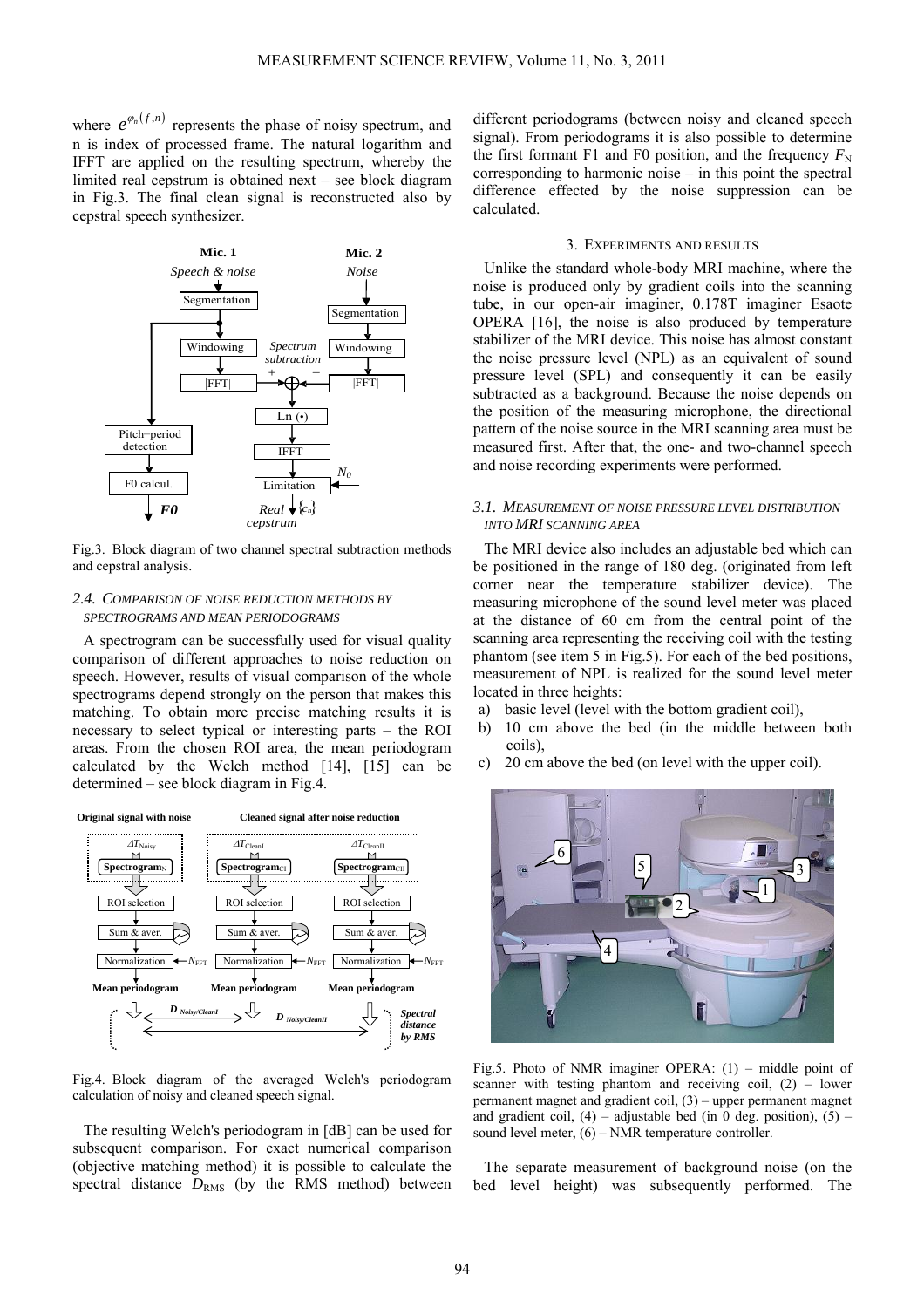measurement of gradient coil noise pressure level was realized with the following scanning parameters: Gradient Echo sequence  $T1<sup>1</sup>$ , coronal, with knee scanning coil filled by a spherical testing phantom, with the help of the measuring device DT-8820.

Resulting measured NPL characteristics together with background level  $I_0$  curve for three microphone heights are shown in Fig.6, the summarized values in numerical form are stored in Table 1.



Fig.6. Resulting measured NPL characteristics for three microphone heights together with background level  $I_0$ .

| <b>Microphone</b> | $I_{\rm N}[\text{dB}]$ |         |         |  |
|-------------------|------------------------|---------|---------|--|
| high [cm]         | minimum                | maximum | mean    |  |
|                   | 66.80                  | 71.80   | 68.37   |  |
|                   | 65.70                  | 69.00   | 57.77   |  |
| າ ເ               | 66 OO                  | 70.20   | $-7.81$ |  |

Table 1. Summarized values of noise pressure level  $I_N$  for three microphone heights.

# *3.2. SPEECH AND NOISE RECORDING AND PROCESSING EXPERIMENT*

Our arrangement of speech and noise recording measurement was the following: the bed with the testing person was set to 60 deg. position – see Fig.7. For the speech and gradient coil noise signal recordings, the front microphone (Mic. 1) was located on the 150 deg. position; for recording the noise signal only, the back microphone (Mic.2) was placed at the 30 deg. position. Both microphones were located 10 cm above the bed (in the middle between both coils), and in the 60 cm radius of the central point of scanning area (RF coil). The measurement was realized with the same scanning sequence as in the case of noise distribution experiment; the head of the testing person was inserted into the knee coil (see item 3 in Fig.7), the background noise level (generated mainly by a temperature stabilizer) was  $I_0 = 55$  dB.

Speech as well as noise was recorded with the help of the M-Audio FireWire 1814 equipment connected to a personal computer through a high-performance, high-resolution multi-channel interface of the IEEE 1394 (FireWire) bus. As Mic. 1, the professional 1" Behringer dual diaphragm condenser microphone B-2 PRO (with cardioid pickup pattern) was used. For Mic.2, the RØDE NTK 1" condenser microphone with cardioid directional pattern was chosen. Signals from both microphones were originally recorded at 32 kHz, and resampled to 16 kHz. Collected database of speech and noise signals consists of 90 records of five separately phonated long vowels "a", "e", "i", "o", and "u" from three male and three female non-professional speakers with time duration interval from 8 to 15 sec. The frame length depends on the mean pitch period  $L_0$  of the processed signal. In our experiment, we used 24-ms frames for male voice, and 20-ms frames for female voice. The parameter  $N_0$ for limitation of real cepstrum was chosen in correspondence with the period of noise part of signal *L*<sup>n</sup> equal to 256 (when  $N_{\text{FFT}} = 1024$ ) for both voices; the minimum-phase cepstral coefficients [12] were subsequently used for signal reconstruction – see Fig.8.



Fig.7. A speech and noise recording experiment arrangement: bed with testing person (1), front read microphone 1 (2), patient's head in RF coil (3), back read microphone 2 (4).



Fig.8. Graphic examples of applied noise reduction method: real cepstrum clipping and limitation of signal recorded by Mic. 1 (a), two log spectral envelopes of signals recorded by Mic. 1 and Mic. 2 (b), resulting envelope after subtraction and cepstral reconstruction (c); processed speech and noise signal of long vowel "a" (225<sup>th</sup> frame of 876), female voice (F0  $\approx$  220 Hz).

<sup>&</sup>lt;sup>1</sup> With internal settings of MRI Opera device parameters [16]: FOV  $200x200x192$ ,  $26$  slices, slice thickness = 1.8 mm,<br>resolution =  $256x256$ . TR =  $500$  ms, TE=18 ms, number of  $TR = 500$  ms,  $TE=18$  ms, number of  $averages = 1$ .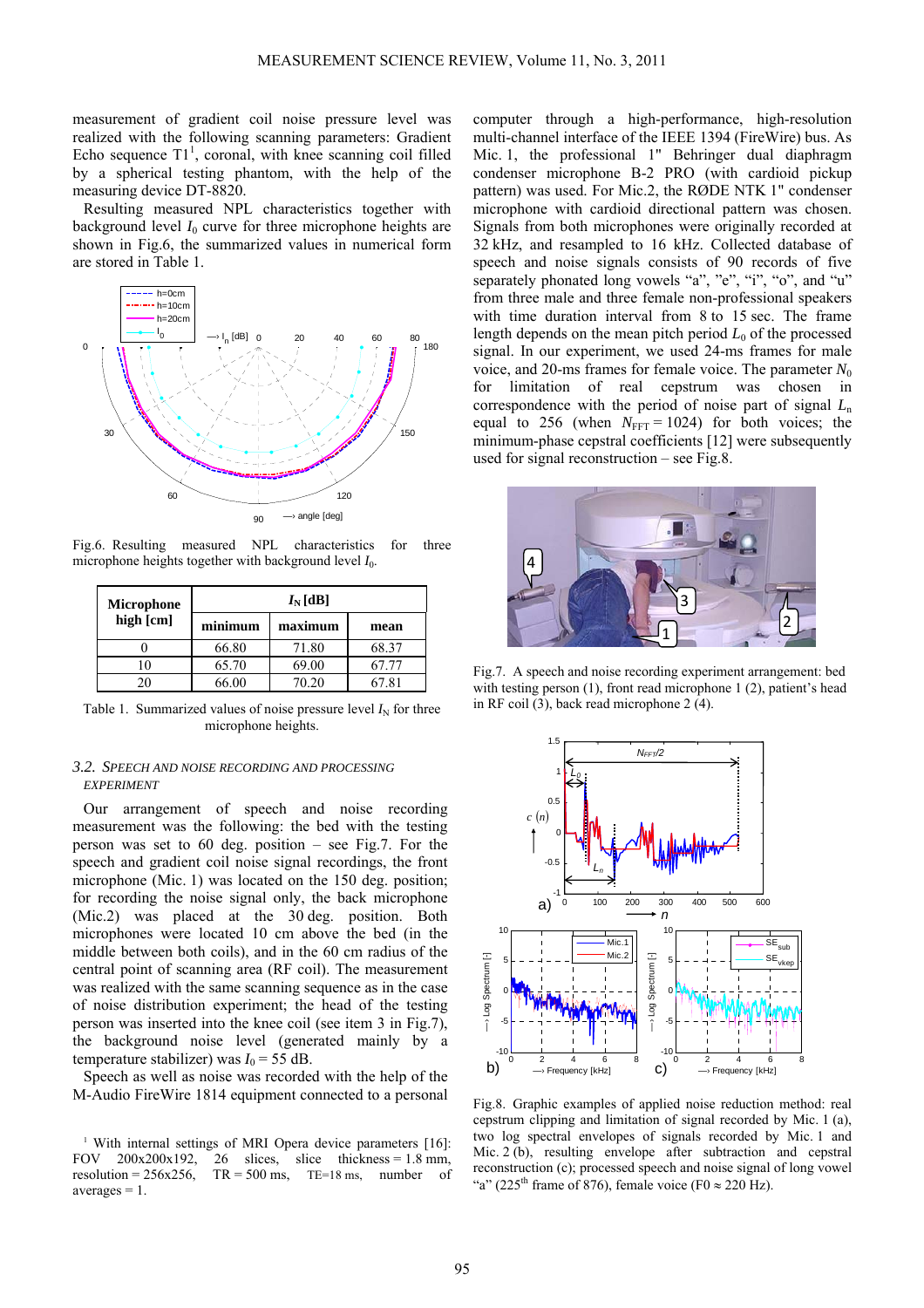# *3.3. COMPARISON BY SPECTROGRAMS AND WELCH'S PERIODOGRAMS*

From the main speech signal databases of long vowels, the derived one, consisting of manually selected ROIs corresponding to the stationary part of the vowels "a", "e", "i", "o", "u", was consequently created. From every long vowel file, 3 to 5 parts with mean duration of 3 sec were selected. Finally, this database consists of 321 items for both voices in total. Since the collected speech material originates from speakers with different mean F0 value (see Table 2), different parameter settings for Welch's periodogram calculation (working window length  $L_W$  and window overlapping  $L_0$  [14] must be applied. Also the lengths of selected ROI areas were chosen as multiples of basic  $L<sub>w</sub>$ length setting.

|                                                                                                    |  |  | $S1_m$ $S2_m$ $S3_m$ $S1_f$ $S2_f$ $S3_f$ |  |
|----------------------------------------------------------------------------------------------------|--|--|-------------------------------------------|--|
| $\mid \mathbf{F0}_{\text{mean}}[\mathbf{Hz}] \mid 133 \mid 127 \mid 98 \mid 228 \mid 177 \mid 207$ |  |  |                                           |  |

Table 2. Speaker mean F0 values – male and female voice.

The comparison with the help of spectrograms and Welch's periodograms was practically performed in four steps:

- 1) visual comparison and matching of displayed spectrograms (see demonstration examples in Fig.9 and Fig.11),
- 2) visual comparison of calculated Welch's periodograms (for selected ROI areas),
- 3) numerical matching of results from the calculated spectral distances between corresponding periodograms by the RMS method (see summary periodogram examples in Fig.10a) and Fig.12a),
- 4) determination of F1, F0, and  $F_N$  positions, calculation of spectral difference  $\Delta P$  in [dB] on the  $F_N$  position (see details in Fig.10b) and Fig.12b).



Fig.9. Spectrograms of the processed long vowel "a" (female voice,  $F0 \approx 230$  Hz,  $f_s = 16$  kHz): original speech and noise signal (top), reconstructed signal after cepstrum limitation and clipping (bottom).



Fig.10. Welch's periodograms in [dB] of selected ROI from 1 s to 3.5 s of the speech signal used for spectrogram calculation in Fig.9: summary periodogram for full frequency range (top), detailed one with determined  $F_N$ , F0 and F1 positions (bottom).



Fig.11. Spectrograms of processed long vowel "o" (female voice,  $F0 \approx 210$  Hz,  $f_s = 16$  kHz): speech and noise signal - Mic. 1 (a), noise signal only – Mic. 2 (b), reconstructed signal after spectral envelope subtraction (c).



Fig.12. Welch's periodograms in [dB] of selected ROI from 4 s to 7 s of the speech signal used for spectrogram calculation in Fig.11: summary periodogram for full frequency range (top), detailed one with determined  $F_N$ , F0 and F1 positions (bottom).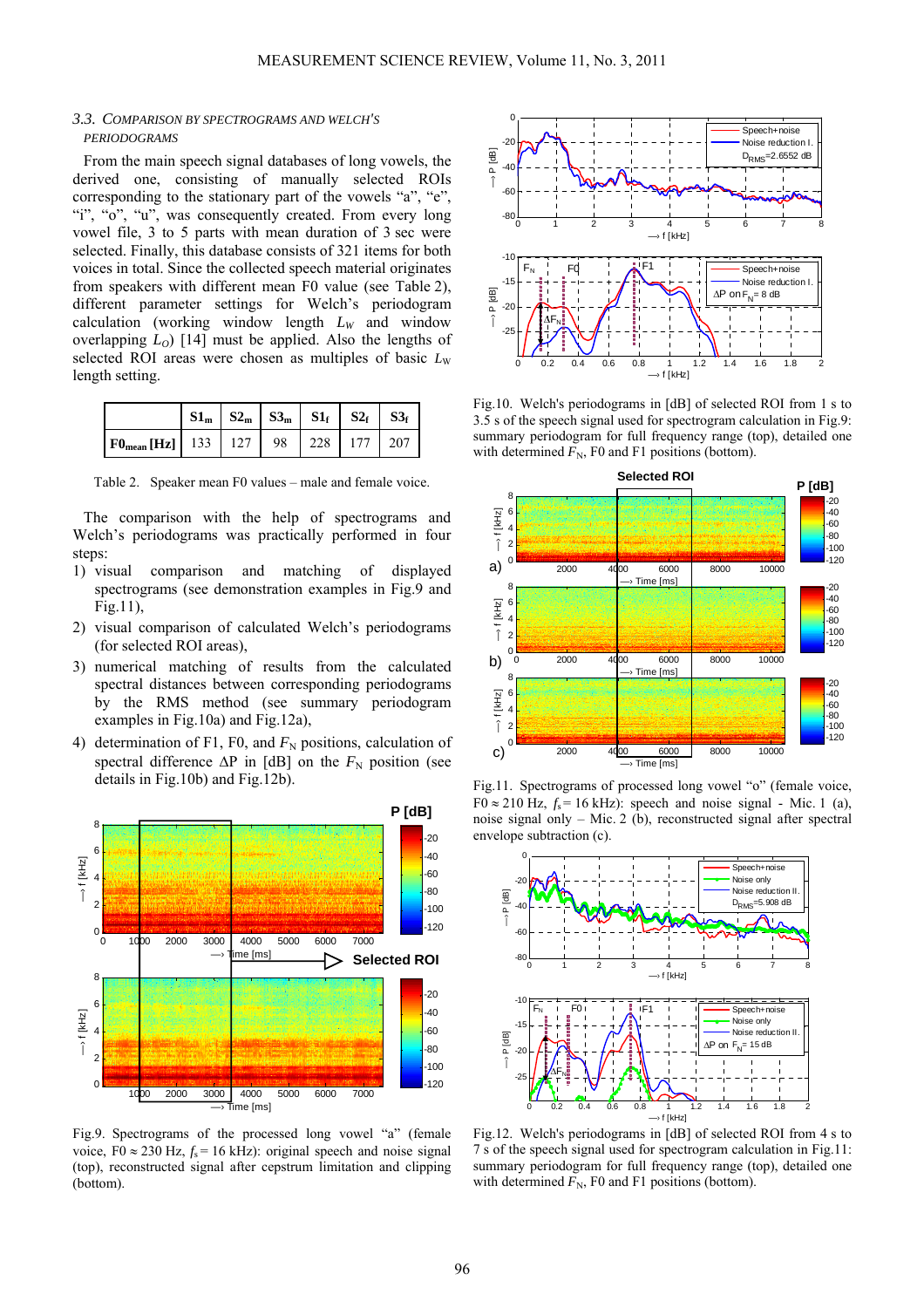Resulting mean spectral distances calculated between periodograms of vowels recorded in NMR noisy environment and cleaned by both noise reduction methods are summarized in Table 3. Calculated mean spectral differences on the  $F_N$  position for all analysed stationary parts of vowels are introduced in Table 4 (for both type of speaker gender).

| <b>Stationary</b>                 |          | Male voice | <b>Female voice</b> |           |  |
|-----------------------------------|----------|------------|---------------------|-----------|--|
| part of<br>vowel                  | method I | method II  | method I            | method II |  |
| a: $D_{RMS}$ [dB]                 | 4.598    | 7.223      | 4.516               | 5.845     |  |
| e: $D_{RMS}$ [dB]                 | 5.708    | 6.599      | 3.551               | 4.862     |  |
| i: $D_{RMS}$ [dB]                 | 5.794    | 7.236      | 3.769               | 5.279     |  |
| $0: D_{RMS}$ [dB]                 | 3.841    | 5.866      | 3.639               | 6.110     |  |
| $\mathbf{u}$ : $D_{\rm RMS}$ [dB] | 2.692    | 4.973      | 4.596               | 5.846     |  |

Table 3. Results of mean spectral distances of analysed vowels  $(D<sub>RMS</sub>$  are calculated between periodograms of original noisy and cleaned speech signal) – male and female voice.

| <b>Stationary</b>              | Male voice |           | <b>Female voice</b> |           |
|--------------------------------|------------|-----------|---------------------|-----------|
| part of<br>vowel               | method I   | method II | method I            | method II |
| $\mathbf{a}$ : $\Delta P$ [dB] | 8.469      | 16.599    | 7.844               | 15.272    |
| $e: \Delta P$ [dB]             | 9.254      | 17.085    | 8.536               | 16.426    |
| $i$ : $\Delta P$ [dB]          | 8.024      | 14.327    | 7.375               | 13.482    |
| $\mathbf{o}$ : $\Delta P$ [dB] | 11.012     | 17.632    | 7.257               | 14.001    |
| $\mathbf{u}$ : $\Delta P$ [dB] | 10.005     | 16.224    | 6.343               | 12.009    |

Table 4. Results of mean spectral differences  $\Delta P$  on the  $F_N$ position (calculated between periodograms of original noisy and cleaned speech signal) – male and female voice.

#### 4. DISCUSSION AND CONCLUSIONS

In our first noise reduction and comparison experiment, the testing person lies on one side during the MRI scan due to the used knee RF coil (see Fig.7). But this subject position could have an influence on the produced speech – posterior movement of the tongue due to gravity. This effect will be eliminated by applying the right neck coil which is currently developed (this RF coil was absent in equipment of the tested MRI machine). In that case the object can lie in supine position, as is usual in other similar experiments. As follows from the obtained results of measured noise pressure level shown in Fig.6, the maximum of  $I_N$  was below 72 dB, therefore testing persons don't use ear phones. The used professional condenser microphones have no effect on the homogeneity of low-magnetic field  $B_0$  of the MRI machine, which can be also mapped by special phantoms [17]. It is important, because the magnetic field homogeneity is a significant parameter of RF coils for NMR tomography [18].

The repetition time TR of the used scanning sequence in dependence of chosen other settings (FOV, slices thickness, number of sagittal images etc.) has much influence of the  $F<sub>N</sub>$ frequency of the analysed noise signal. On the other hand, setting of echo time TE, number of averages and first of all

the chosen type of NMR sequence have effect on higher frequencies of noise signal – it means, they translate changes into the F1 positions. The mean  $F_N$  positions were approximately 155 Hz in all cases, in correspondence with the used scanning sequence (chosen as the middle value between male and female voice  $F0_{mean}$ ) – see Table 2.

The performed experiment confirms usability of both applied noise reduction methods based on the cepstral speech model. The significant audible differences between the noisy and cleaned speech signal were observed for all processed samples. The comparison of calculated spectral distances between original noisy and cleaned speech signal shows that the spectral changes are higher for using the second method of noise reduction method. Single spectral envelope subtraction brings also parasitic effects (e.g., aliasing), therefore some filtration techniques must be subsequently applied. This problem can be successfully solved also in the cepstral domain – by limitation of real cepstrum expansion. In the case of the two microphone method, there was a problem with infiltration of speech signal to Mic. 2, which was designated only for the noise recording. After spectral subtraction, this effect was expressed in spectrum suppression also on the F1 and F0 positions (see example in Fig.11b). Determined values of F0 and F1 positions depend on the speaker vocal tract characteristics, and are not affected by the noise suppression in the speech signal. Finally, it can be said, that these two described algorithms have a much wider range of application than the particular experimental arrangement of this paper, which can be taken as an advertisement for this aspect and should seek cooperation with groups that have different recording approaches.

In the near future, the spectral analysis of harmonic noise features for different scanning sequences needs to be performed. In the next experiment we will use the listening tests for detail audio comparison of final speech signal cleared by these two methods.

#### ACKNOWLEDGMENT

The work has been supported by the Grant Agency of the Slovak Academy of Sciences (VEGA 2/0090/11), by the Grant Agency of the Czech Republic (GA102/09/0989) and State program SPVV no. 2003SP200280203.

#### **REFERENCES**

- [1] Vampola, T., Horáček, J., Švec, J.G. (2008). FE modeling of human vocal tract acoustic: Part I - Production of Czech vowels. *Acta Acustica United with Acustica*, 94, 433-447.
- [2] Vampola, T. et al. (2008). FE modeling of human vocal tract acoustics: Part II – Influence of velopharyngeal insufficiency on phonation of vowels. *Acta Acustica United with Acustica*, 94, 448-460.
- [3] Švancara, P., Horáček, J. (2006). Numerical modelling of effect of tonsillectomy on production of Czech vowels. *Acta Acustica United with Acustica,* 92 (5), 681-688.
- [4] Titze, I.R. (2006). Voice training and therapy with a semi-occluded vocal tract: Rationale and scientific